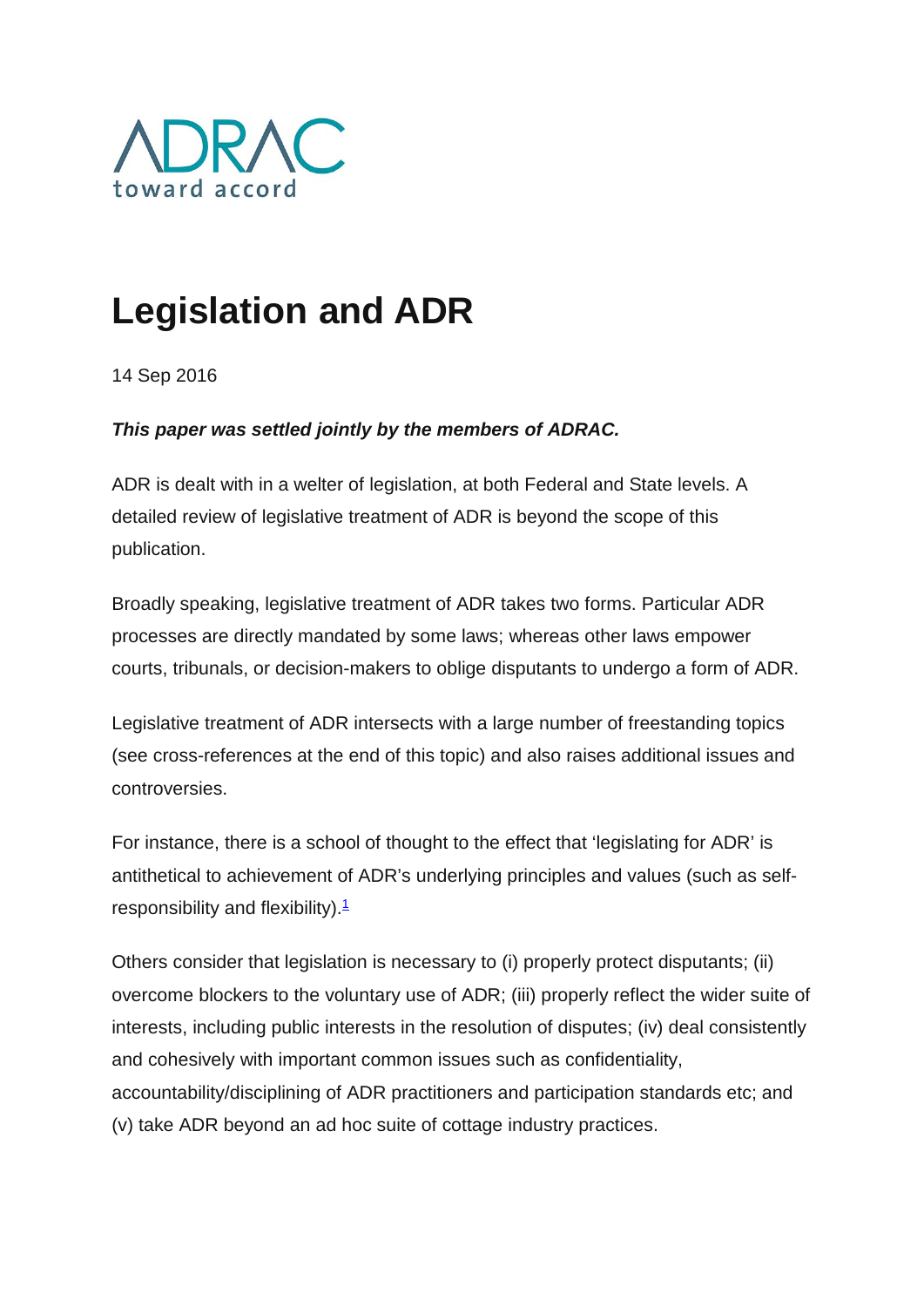ADRAC considers that, posed in those terms, both perspectives have a degree of legitimacy but are unduly emphatic or unqualified.

To frame the debate as a choice between 'no regulation' and 'over regulation' is, perhaps, unhelpfully simplistic and binary. Rather, the search is for 'best regulation'.

Against this backdrop, three questions are addressed: first, how does legislation presently interact with ADR; secondly, what issues emerge; and thirdly, what changes can be expected in the future? The second and third questions are dealt with together.

## **How does legislation presently interact with ADR?**

Legislation currently impacts on ADR in a myriad of ways, including the following: $2$ 

- some laws, as noted above, directly oblige participation in an ADR process, for instance as a feature of an industry scheme or as a necessary step before adjudicative decision-making
- more commonly, many laws empower a court, tribunal or decision-making to direct disputants to participate in an ADR process
- some laws import a generally recognised form of ADR (i.e. which exists outside the legislative process), but make participation a mandatory part of a statutory pathway<sup>3</sup>
- other laws adapt or create a distinctive form of ADR
- some laws refer expressly to 'ADR' (i.e. in terms), and/or define it  $\frac{4}{3}$
- other laws make no overt reference to 'ADR', but make provision for one or more processes which come within the rubric of ADR. For instance, many laws make provision for 'case conferences', pre-hearing conferences, conciliations, or 'conciliation conferences' – often annexed to the court of tribunal process, and conducted by court or tribunal staff
- many laws deal with particular forms of ADR carrying a common title, but in ways which vary significantly – for instance, conciliation<sup>5</sup>
- some laws define or prescribe the duties of ADR practitioners $6$
- some laws deal with the nature and extent of immunity of the DR practitioner<sup>7</sup>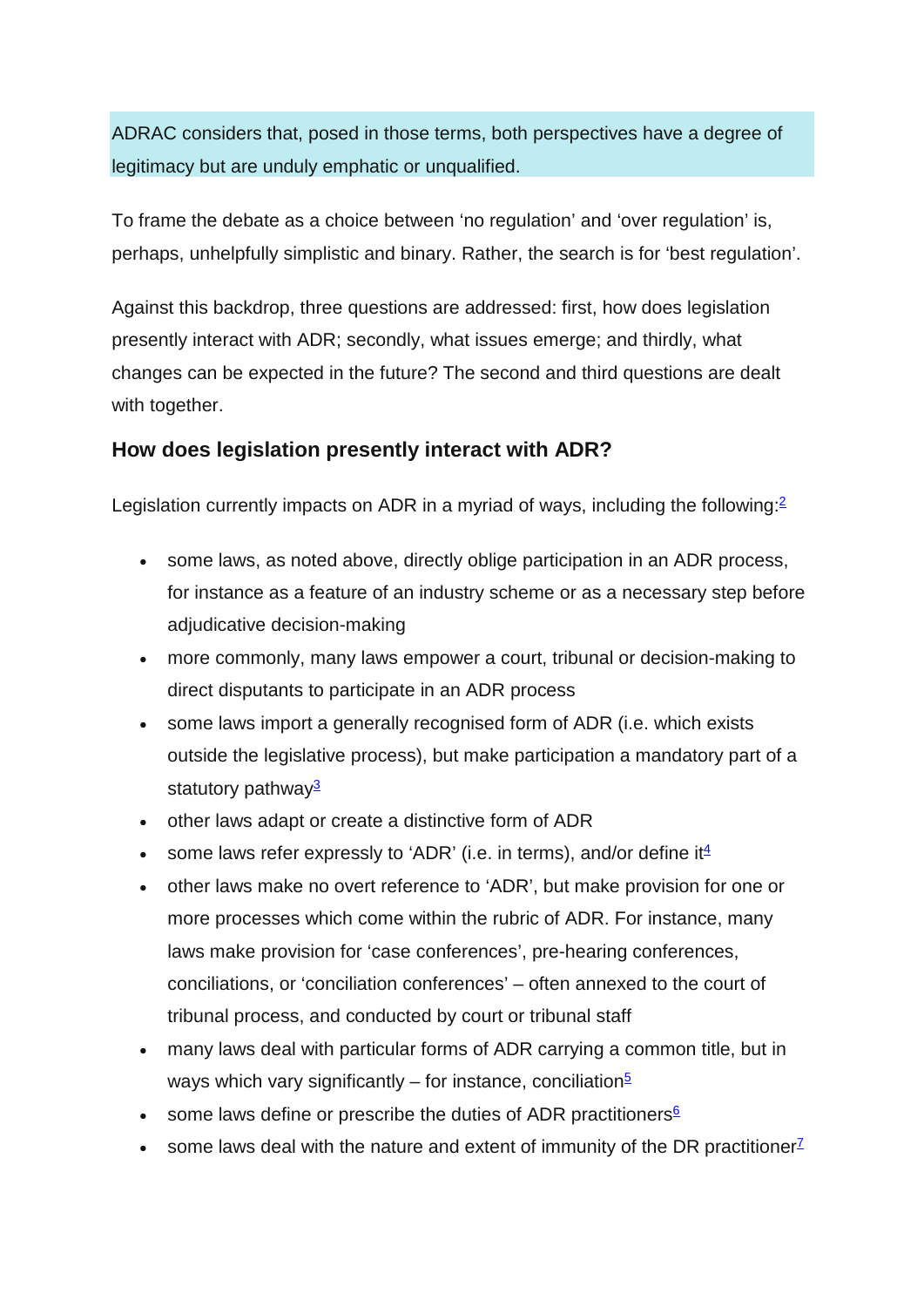- many laws establishing an ADR process make provision for confidentiality often in quite differing terms and to different effect $8$
- some laws prescribe admissibility rules in relation to things said and done in the course of an ADR process $9$
- some laws do not actually mandate participation in ADR, but impose a preaction protocol which requires parties to identify steps they have taken to resolve their dispute
- some laws deal with enforcement of ADR outcomes. $\frac{10}{10}$

It is evident from the above non-exclusive list that legislation plays a variety of roles, not only in establishing some forms of ADR, but also in altering the processes of ADR in particular contexts.<sup>11</sup>

It is also clear that legislation does not affect ADR in a uniform or consistent way. This can be attributed, to some extent at least, to the need for laws to cater to the distinctive features of different dispute contexts.

## **What issues emerge and what changes can be expected in the future?**

A significant number of issues surround the legislative treatment of ADR, many of which have ongoing implications in terms of future developments. Some of the issues which emerge are:

- will there be more ADR-specific legislation or less in the future?
- to what extent might legislative treatment of ADR be captured, or influenced, by the current deregulation agenda? $12$
- should legislation 'lead the way' or follow on from established industry practice and experience?
- are current laws a richly embroidered tapestry or a 'dog's breakfast'?
- is there a need for greater simplicity or greater sophistication in the legislative treatment of ADR?
- should future laws involve 'hard' regulation (for example, by mandating participation in ADR) or 'soft' regulation which encourages voluntary participation in ADR?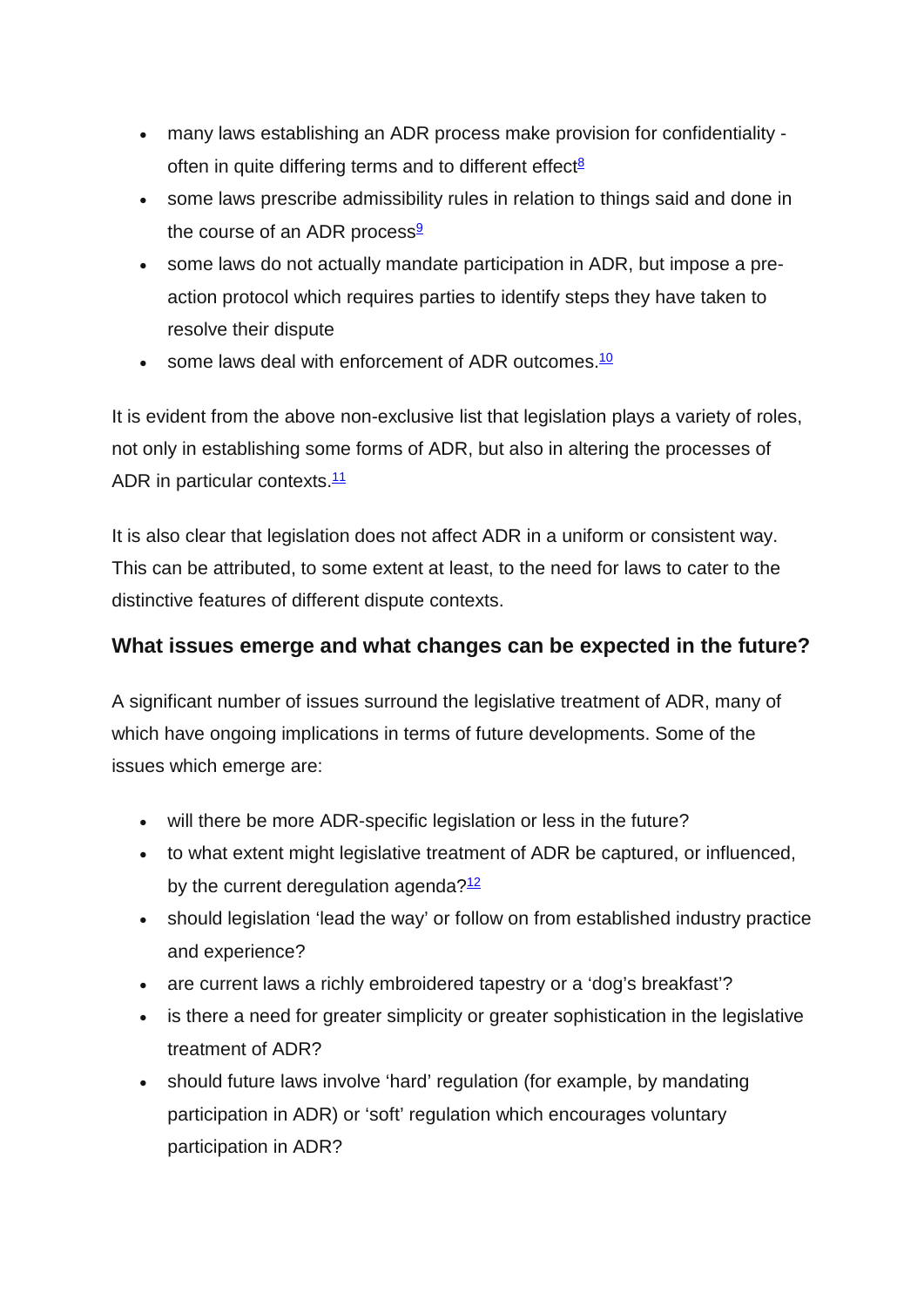- should there be a more focussed search for an underlying, cohesive set of principles to guide the legislative treatment of ADR – including when and how ADR should be regulated? For instance, is there scope for development of drafting guidelines to the effect that ADR-related laws should further the intrinsic ideals of flexibility and self-determination? $13$  Who is best placed to develop a core set of drafting principles?
- should laws dealing with ADR make provision for data collection and reporting to assist the growth of an evidence-based understanding of ADR-related issues?
- to what extent, if at all, might ADR processes which are presently annexed to courts and tribunals and undertaken by staff, be better undertaken by external DR practitioners? How would transitioning to external processes be funded?

ADRAC does not have fully formed views about any of these issues, but they warrant attention.

Indeed, ADRAC sees considerable merit in re-enlivening discussion about the 'pros and cons' of a dedicated, but uniform, ADR Act, of the kind canvassed by NADRAC some 7 years ago in its '*Resolve to Resolve*' Report. Such an Act could be passed in one State and then be adopted by other States.

An ADR Act could contain a useful 'minimum' set of principles for ADR practice and procedure without adoption of a 'one size fits all' approach. An ADR Act could apply to both court/tribunal annexed ADR and 'private' ADR; it could also include a range of provisions to encourage voluntary resort to ADR.

ADRAC encourages feedback and input on an ADR Act, and the other issues canvassed above.

Other relevant topics include Access to justice and ADR, Accountability of ADR practitioners, Benefits of ADR, Evidence-based data collection for ADR research, and Family Dispute Resolution.

2. NADRAC, ['Legislating for Alternative Dispute Resolution: A Guide for Government Policy-Makers and](https://www.ag.gov.au/LegalSystem/AlternateDisputeResolution/Documents/NADRAC%20Publications/Legislating%20for%20Alternative%20Dispute%20Resolution.PDF) Legal Drafters' (Report, November 2006).

3. See, for example, *Family Law Act 1975* (Cth) s 60I.

<sup>1.</sup> See the topic **Principles of ADR**.